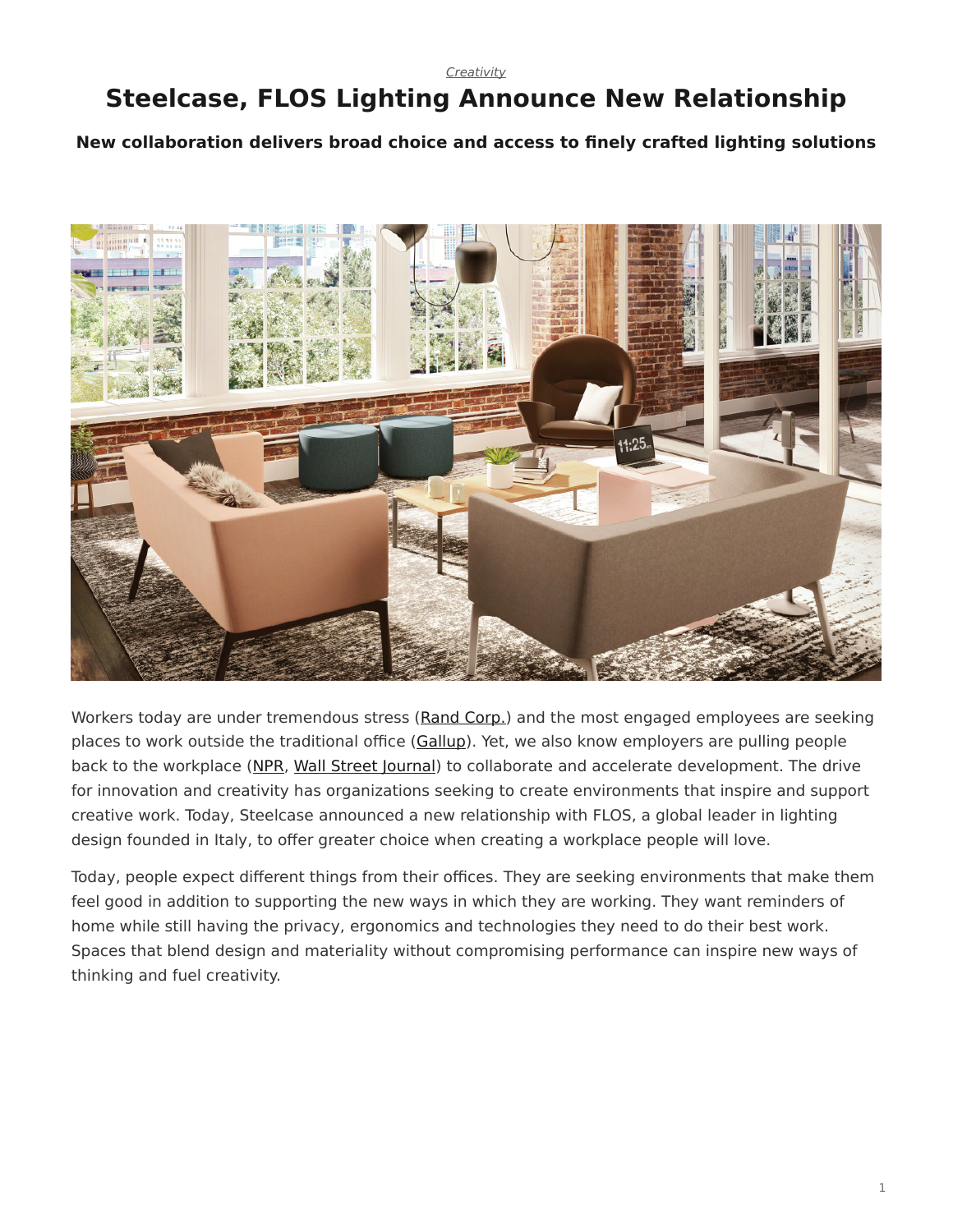"FLOS offers finely crafted lighting solutions that can help create inspiring and inviting places to work. This new relationship helps architects, designers and clients by providing convenient access to a range of compelling design options supported by reliable, commercial distribution at scale," said Allan Smith, Vice President of Global Marketing for Steelcase.



Lighting delivers both a productive and emotional purpose. Thoughtful integration of light and space can support different types of work modes such as focus, collaboration or respite. It can also add texture and color to the environment — helping it to feel more residential and hospitable.

Steelcase will offer the decorative collection of [FLOS](https://www.steelcase.com/discover/brands/steelcase/) lighting including pendants, sconces, table & floor lamps throughout the U.S. and Canada with availability expected in November 2017. Founded by Sergio Gandini in 1962 in Merano, Italy, FLOS has cultivated long and successful partnerships with many of the world's most renowned designers and now offers residential, commercial and custom products. FLOS products are included in many permanent collections of design and art museums around the world.

"FLOS is delighted to work with Steelcase, bringing our lighting designs to one of the great furniture companies in the world and its far-reaching dealer network in North America," said Jack Schreur, CEO, FLOS USA. "This new relationship will introduce FLOS lighting to new audiences while meeting a critical need for architects and designers."

Steelcase partners with a diverse network of thought-leaders and organizations around the world. These partners enrich its offering, contribute to continuous learning and promise greater value to Steelcase customers. FLOS is the latest of recently announced global and regional Steelcase partners.